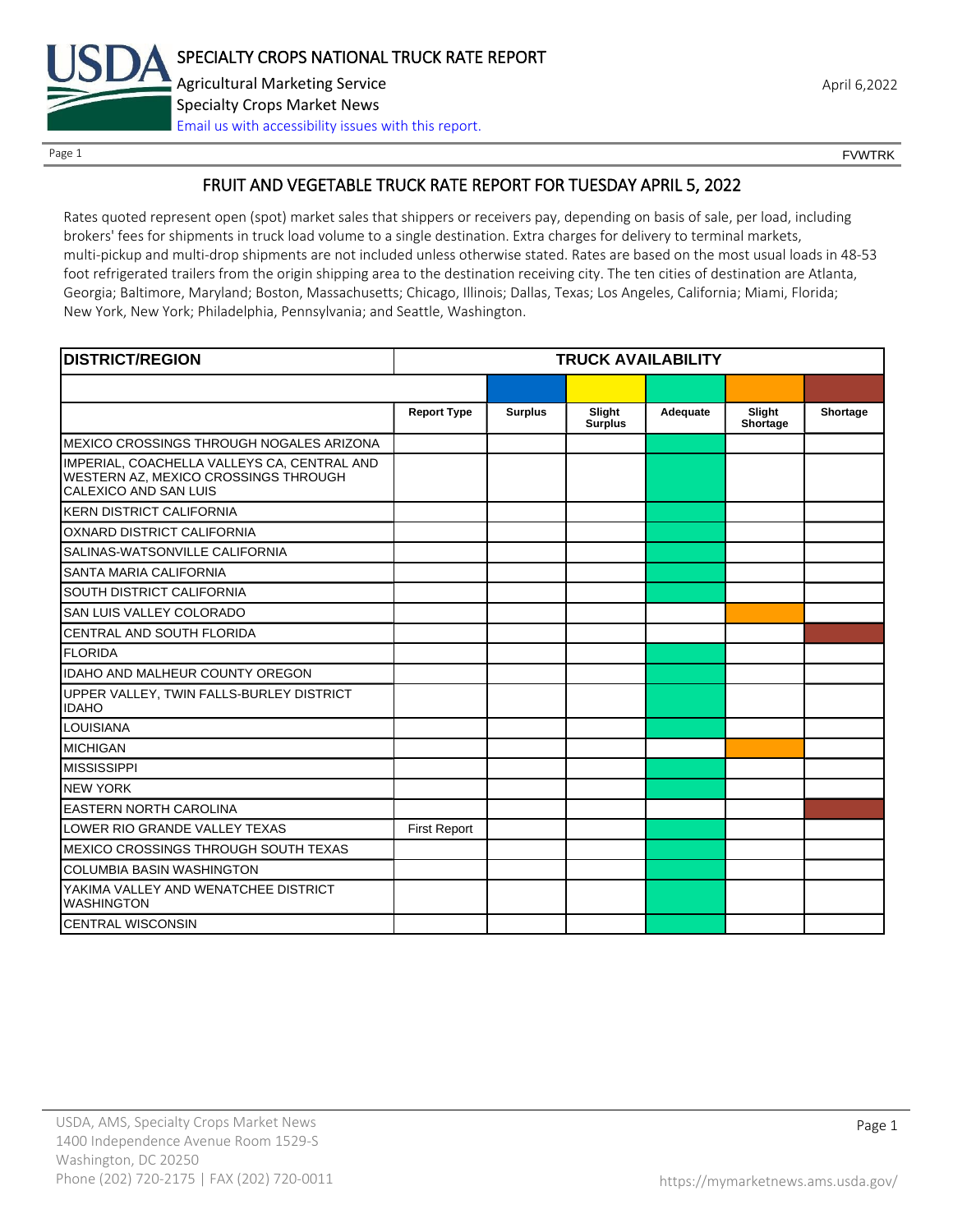

# PRICES FOR TUESDAY APRIL 5, 2022

In areas where rates are based on package rates, per-load rates were derived by multiplying the package rate by the number of packages in the most usual load in a 48-53 foot trailer.

### PERCENTAGE OF CHANGE FROM TUESDAY MARCH 29, 2022 SHOWN IN ()

#### MEXICO CROSSINGS THROUGH NOGALES ARIZONA

#### --BEANS, ROUND GREEN TYPE, CORN, SWEET, CUCUMBERS, EGGPLANT, GRAPEFRUIT, HONEYDEWS, ORANGES, SQUASH, TOMATILLOS, TOMATOES, TOMATOES, CHERRY, TOMATOES, GRAPE TYPE, TOMATOES, PLUM TYPE AND WATERMELONS

|              |          | RANGE     | <b>MOSTLY</b> |         |
|--------------|----------|-----------|---------------|---------|
| Atlanta      | Adequate | 5200-5800 |               | $(-16)$ |
| Baltimore    | Adequate | 6800-7200 | 6800-7000     | $(-7)$  |
| Boston       | Adequate | 7800-8400 | 8200-8400     | (-2)    |
| Chicago      | Adequate | 5000-5500 | 5200-5400     | (-9)    |
| Dallas       | Adequate | 3200-3600 |               | $(+1)$  |
| Los Angeles  | Adequate | 1500-1800 |               | $(-6)$  |
| Miami        | Adequate | 6800-7200 | 7000-7200     | $(+2)$  |
| New York     | Adequate | 7600-8000 |               | $(-4)$  |
| Philadelphia | Adequate | 7200-7800 | 7200-7600     | (-5)    |

IMPERIAL, COACHELLA VALLEYS CA, CENTRAL AND WESTERN AZ, MEXICO CROSSINGS THROUGH CALEXICO AND SAN LUIS

#### --ANISE, BOK CHOY, BROCCOLI, CABBAGE/ FRESH CUT, CAULIFLOWER, CELERY, CHINESE CABBAGE, CILANTRO, ENDIVE, ESCAROLE, GREENS, KALE, LEEKS, LETTUCE, GREEN LEAF, LETTUCE, ICEBERG, LETTUCE, RED LEAF, LETTUCE, ROMAINE, PARSLEY AND SPINACH

|             |          | RANGE      | <b>MOSTLY</b> |        |
|-------------|----------|------------|---------------|--------|
| Atlanta     | Adequate | 5200-8700  | 7000-7900     | (-3)   |
| Baltimore   | Adequate | 7300-9800  | 8300-8700     | $(-4)$ |
| Chicago     | Adequate | 5200-8000  | 6300-7300     | (-2)   |
| Dallas      | Adequate | 4000-7000  | 5600-6600     | (-5)   |
| Los Angeles | Adequate | 1500-1900  | 1500-1800     | (0)    |
| New York    | Adequate | 7800-10200 | 8600-9300     | $(-4)$ |
| Seattle     | Adequate | 5700-6500  | 5900-6300     | (-2)   |

#### KERN DISTRICT CALIFORNIA

## --CARROTS

|           |          | RANGE      | <b>MOSTLY</b> |        |
|-----------|----------|------------|---------------|--------|
| Atlanta   | Adequate | 5400-8900  | 7200-8100     | (-3)   |
| Baltimore | Adequate | 7500-10000 | 8500-8900     | $(-4)$ |
| Boston    | Adequate | 8400-10800 | 9200-9900     | (-3)   |
| Chicago   | Adequate | 5400-8200  | 6500-7500     | $(-2)$ |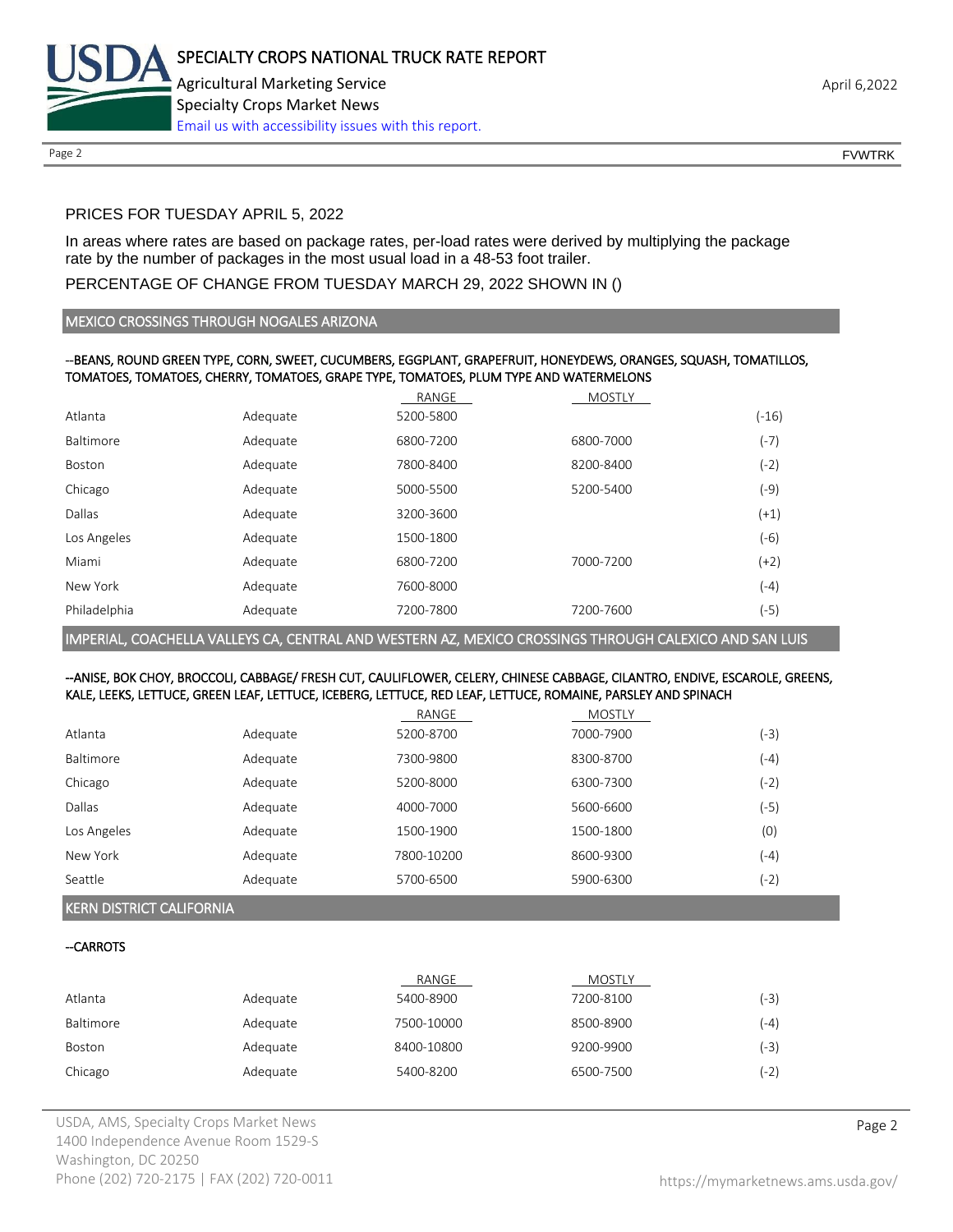

Agricultural Marketing Service **April 6,2022** April 6,2022

Specialty Crops Market News

[Email us with accessibility issues with this report.](mailto:mars@ams.usda.gov?subject=508%20Inquiry/Report)

| Page 3                              |                                               |                                                                                                 |               | <b>FVWTRK</b>    |
|-------------------------------------|-----------------------------------------------|-------------------------------------------------------------------------------------------------|---------------|------------------|
| Dallas                              | Adequate                                      | 4200-7200                                                                                       | 5800-6800     | $(-5)$           |
| <b>OXNARD DISTRICT CALIFORNIA</b>   |                                               |                                                                                                 |               |                  |
|                                     |                                               | -- ARTICHOKES, CABBAGE/ FRESH CUT, CELERY, CILANTRO, GREENS, KALE, LETTUCE, ROMAINE AND PARSLEY |               |                  |
|                                     |                                               | RANGE                                                                                           | MOSTLY        |                  |
| Atlanta                             | Adequate                                      | 5400-8900                                                                                       | 7200-8100     | $(-3)$           |
| <b>Baltimore</b>                    | Adequate                                      | 7500-10000                                                                                      | 8500-8900     | $(-4)$           |
| Chicago                             | Adequate                                      | 5400-8200                                                                                       | 6500-7500     | $(-2)$           |
| Dallas                              | Adequate                                      | 4200-7200                                                                                       | 5800-6800     | $(-5)$           |
| Los Angeles                         | Adequate                                      | 1100-1700                                                                                       |               | $(-7)$           |
| Philadelphia                        | Adequate                                      | 7700-10200                                                                                      | 8600-9300     | $(-4)$           |
| SALINAS-WATSONVILLE CALIFORNIA      |                                               |                                                                                                 |               |                  |
|                                     | -- BROCCOLI, CAULIFLOWER AND LETTUCE, ROMAINE |                                                                                                 |               |                  |
|                                     |                                               | RANGE                                                                                           | <b>MOSTLY</b> |                  |
| Atlanta                             | Adequate                                      | 5000-8500                                                                                       | 6800-8000     | $\left( \right)$ |
| Boston                              | Adequate                                      | 8000-10200                                                                                      | 8800-9500     | $\left(\right)$  |
| Chicago                             | Adequate                                      | 5000-8200                                                                                       | 6100-7300     | $\left( \right)$ |
| Miami                               | Adequate                                      | 7400-10300                                                                                      | 8600-9400     | $\left(\right)$  |
| New York                            | Adequate                                      | 7600-10200                                                                                      | 8200-9000     | $\left(\right)$  |
| SANTA MARIA CALIFORNIA              |                                               |                                                                                                 |               |                  |
| -- BROCCOLI, CAULIFLOWER AND CELERY |                                               |                                                                                                 |               |                  |
|                                     |                                               | RANGE                                                                                           | <b>MOSTLY</b> |                  |
| Atlanta                             | Adequate                                      | 5400-8900                                                                                       | 7200-8100     | $(-3)$           |
| Baltimore                           | Adequate                                      | 7500-10000                                                                                      | 8500-8900     | $(-4)$           |
| Boston                              | Adequate                                      | 8400-10800                                                                                      | 9200-9900     | $(-3)$           |
| Chicago                             | Adequate                                      | 5400-8200                                                                                       | 6500-7500     | $(-2)$           |
| Dallas                              | Adequate                                      | 4200-7200                                                                                       | 5800-6800     | $(-5)$           |
| Miami                               | Adequate                                      | 7800-10500                                                                                      | 8800-9600     | $(-4)$           |
| New York                            | Adequate                                      | 8000-10400                                                                                      | 8800-9300     | $(-5)$           |
| Philadelphia                        | Adequate                                      | 7700-10000                                                                                      | 8600-9300     | $(-2)$           |
| SOUTH DISTRICT CALIFORNIA           |                                               |                                                                                                 |               |                  |
|                                     | --AVOCADOS, GRAPEFRUIT, LEMONS AND ORANGES    |                                                                                                 |               |                  |
|                                     |                                               | RANGE                                                                                           | <b>MOSTLY</b> |                  |
| Atlanta                             | Adequate                                      | 7400-8700                                                                                       | 7400-7900     | $\left( \right)$ |
| Baltimore                           | Adequate                                      | 8700-9800                                                                                       | 8700-9400     | $\left( \right)$ |

Boston Adequate 8600-10400 9400-10100 ()

USDA, AMS, Specialty Crops Market News **Page 3** 1400 Independence Avenue Room 1529-S Washington, DC 20250 Phone (202) 720-2175 | FAX (202) 720-0011 <https://mymarketnews.ams.usda.gov/>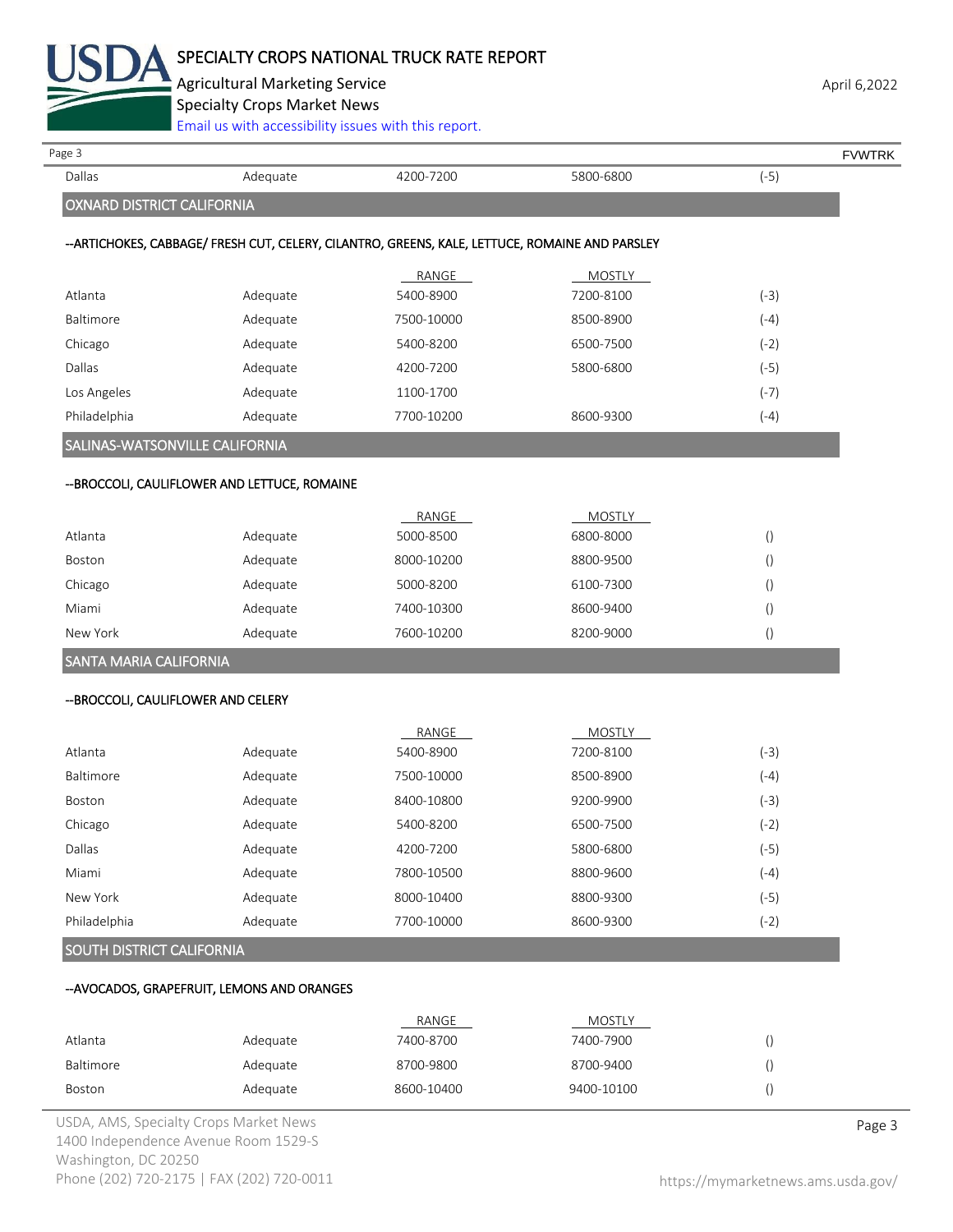

# SPECIALTY CROPS NATIONAL TRUCK RATE REPORT

Agricultural Marketing Service **April 6,2022** April 6,2022 Specialty Crops Market News

[Email us with accessibility issues with this report.](mailto:mars@ams.usda.gov?subject=508%20Inquiry/Report)

| Page 4   |          |            |           | <b>FVWTRK</b> |
|----------|----------|------------|-----------|---------------|
| Chicago  | Adequate | 5800-7800  | 6200-7000 |               |
| Dallas   | Adequate | 6000-7100  | 6000-6700 |               |
| Miami    | Adequate | 8600-10300 | 9000-9800 |               |
| New York | Adequate | 8300-10000 | 8500-9500 |               |
| Seattle  | Adequate | 5700-6500  | 5800-6300 |               |

# SAN LUIS VALLEY COLORADO

#### --POTATOES

|              |                 | RANGE     | <b>MOSTLY</b> |     |
|--------------|-----------------|-----------|---------------|-----|
| Atlanta      | Slight Shortage | 4500-4950 |               | (0) |
| Dallas       | Slight Shortage | 2250-2475 |               | (0) |
| New York     | Slight Shortage | 6300-6750 |               | (0) |
| Philadelphia | Slight Shortage | 6300-6750 |               | (0) |
|              |                 |           |               |     |

#### CENTRAL AND SOUTH FLORIDA

#### --BEANS, CABBAGE, CANTALOUPES, CORN, SWEET, CUCUMBERS, EGGPLANT, ENDIVE, ESCAROLE, OKRA, PEPPERS, BELL TYPE, PEPPERS, OTHER, RADISHES, SQUASH, YELLOW STRAIGHTNECK, SQUASH, ZUCCHINI, TOMATOES, CHERRY, TOMATOES, GRAPE TYPE, TOMATOES, PLUM TYPE AND WATERMELONS

|              |          | RANGE     | <b>MOSTLY</b> |                  |
|--------------|----------|-----------|---------------|------------------|
| Atlanta      | Shortage | 1500-1600 |               |                  |
| Baltimore    | Shortage | 3000-3200 |               | $\left( \right)$ |
| Boston       | Shortage | 4100-4200 |               | $\left( \right)$ |
| Chicago      | Shortage | 2900-3000 |               |                  |
| New York     | Shortage | 3700-3900 |               |                  |
| Philadelphia | Shortage | 3100-3300 |               |                  |

# FLORIDA

## --POTATOES

|              |          | RANGE     | <b>MOSTLY</b> |     |
|--------------|----------|-----------|---------------|-----|
| Atlanta      | Adequate | 1200-1400 |               | (0) |
| Miami        | Adequate | 800-900   |               | (0) |
| New York     | Adequate | 4000-4200 |               | (0) |
| Philadelphia | Adequate | 3000-3500 |               | (0) |

## IDAHO AND MALHEUR COUNTY OREGON

#### --ONIONS, DRY

|           |          | RANGE     | <b>MOSTLY</b> |     |
|-----------|----------|-----------|---------------|-----|
| Atlanta   | Adequate | 5950-6800 |               | (0) |
| Baltimore | Adequate | 6800-7863 |               | (0) |
| Boston    | Adequate | 7650-8713 |               | (0) |

USDA, AMS, Specialty Crops Market News **Page 4** 1400 Independence Avenue Room 1529-S Washington, DC 20250 Phone (202) 720-2175 | FAX (202) 720-0011 <https://mymarketnews.ams.usda.gov/>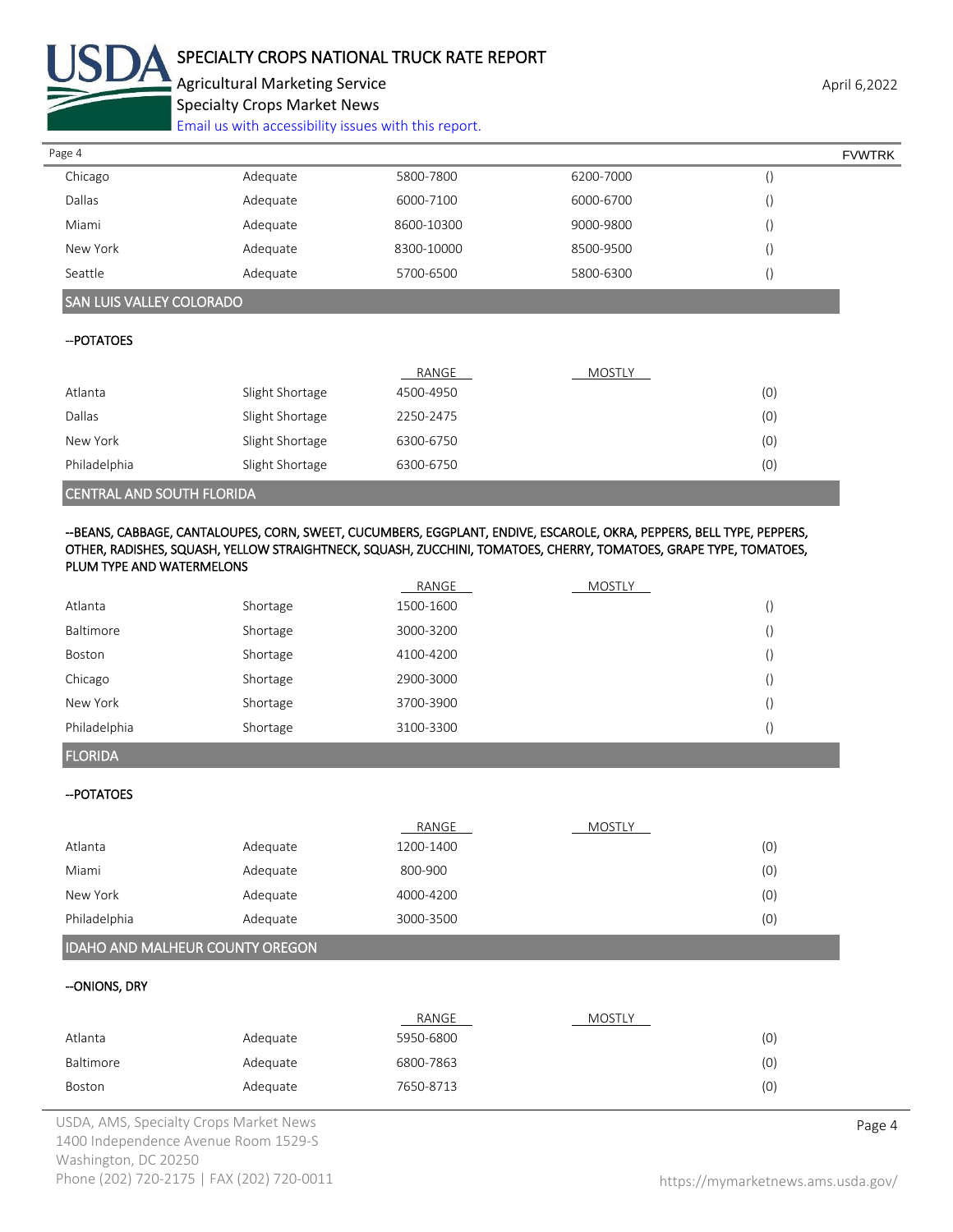

# SPECIALTY CROPS NATIONAL TRUCK RATE REPORT

Agricultural Marketing Service **April 6,2022** April 6,2022 Specialty Crops Market News

[Email us with accessibility issues with this report.](mailto:mars@ams.usda.gov?subject=508%20Inquiry/Report)

| Page 5       |          |           |           | <b>FVWTRK</b> |  |
|--------------|----------|-----------|-----------|---------------|--|
| Chicago      | Adequate | 5525-5950 |           | (0)           |  |
| Dallas       | Adequate | 5100-5950 |           | (0)           |  |
| Los Angeles  | Adequate | 2338-2975 |           | (0)           |  |
| Miami        | Adequate | 8075-8500 |           | (0)           |  |
| New York     | Adequate | 7225-8500 | 7650-8075 | (0)           |  |
| Philadelphia | Adequate | 6800-7863 |           | (0)           |  |
|              |          |           |           |               |  |

# UPPER VALLEY, TWIN FALLS-BURLEY DISTRICT IDAHO

## --POTATOES

|                  |          | RANGE     | <b>MOSTLY</b> |     |
|------------------|----------|-----------|---------------|-----|
| Atlanta          | Adequate | 6000-7250 |               | (0) |
| Baltimore        | Adequate | 7800-8500 |               | (0) |
| Boston           | Adequate | 8500-9500 |               | (0) |
| Chicago          | Adequate | 4000-5500 |               | (0) |
| Dallas           | Adequate | 4000-5500 |               | (0) |
| Los Angeles      | Adequate | 2125-3200 |               | (0) |
| Miami            | Adequate | 8000-9500 |               | (0) |
| New York         | Adequate | 8000-9000 |               | (0) |
| Philadelphia     | Adequate | 8000-9000 |               | (0) |
| <b>LOUISIANA</b> |          |           |               |     |

## --SWEET POTATOES

|                    |                 | RANGE     | <b>MOSTLY</b> |         |
|--------------------|-----------------|-----------|---------------|---------|
| Boston             | Adequate        | 6000-6400 |               | (0)     |
| New York           | Adequate        | 5600-6200 | 6000-6000     | (0)     |
| <b>MICHIGAN</b>    |                 |           |               |         |
| -APPLES            |                 |           |               |         |
|                    |                 | RANGE     | <b>MOSTLY</b> |         |
| Atlanta            | Slight Shortage | 3600-3800 |               | $(-9)$  |
| Baltimore          | Slight Shortage | 3100-3300 |               | $(-9)$  |
| Chicago            | Slight Shortage | 1000-1200 |               | $(-15)$ |
| Dallas             | Slight Shortage | 3200-3400 |               | $(-11)$ |
| New York           | Slight Shortage | 3600-3800 |               | $(-11)$ |
| Philadelphia       | Slight Shortage | 3200-3400 |               | $(-16)$ |
| <b>MISSISSIPPI</b> |                 |           |               |         |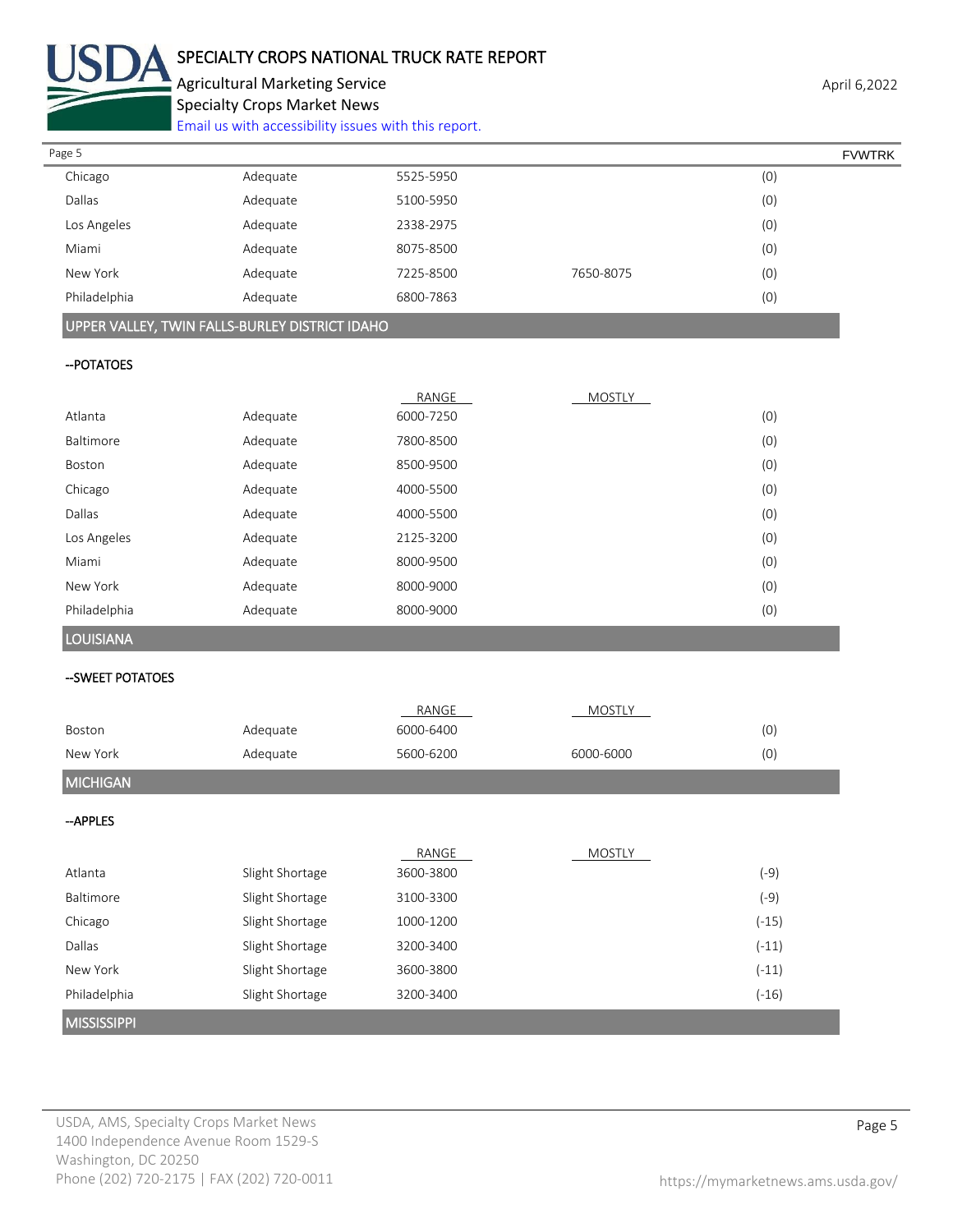

Agricultural Marketing Service **April 6,2022** April 6,2022 Specialty Crops Market News

[Email us with accessibility issues with this report.](mailto:mars@ams.usda.gov?subject=508%20Inquiry/Report)

Page 6 FVWTRK

| --SWEET POTATOES                                                                                                  |          |           |               |                  |  |  |
|-------------------------------------------------------------------------------------------------------------------|----------|-----------|---------------|------------------|--|--|
|                                                                                                                   |          | RANGE     | <b>MOSTLY</b> |                  |  |  |
| Atlanta                                                                                                           | Adequate | 1600-1800 |               | (0)              |  |  |
| Chicago                                                                                                           | Adequate | 2000-2800 | 2400-2800     | (0)              |  |  |
| <b>NEW YORK</b>                                                                                                   |          |           |               |                  |  |  |
| -- APPLES                                                                                                         |          |           |               |                  |  |  |
|                                                                                                                   |          | RANGE     | <b>MOSTLY</b> |                  |  |  |
| Atlanta                                                                                                           | Adequate | 5500-6500 |               | (0)              |  |  |
| Baltimore                                                                                                         | Adequate | 3000-4000 |               | (0)              |  |  |
| Boston                                                                                                            | Adequate | 2000-4000 | 3000-3800     | (0)              |  |  |
| Miami                                                                                                             | Adequate | 6000-7000 |               | (0)              |  |  |
| New York                                                                                                          | Adequate | 3000-3500 | 3300-3500     | (0)              |  |  |
| Philadelphia                                                                                                      | Adequate | 2000-5000 | 3000-3500     | (0)              |  |  |
| EASTERN NORTH CAROLINA                                                                                            |          |           |               |                  |  |  |
| -- SWEET POTATOES                                                                                                 |          |           |               |                  |  |  |
|                                                                                                                   |          | RANGE     | <b>MOSTLY</b> |                  |  |  |
| Atlanta                                                                                                           | Shortage | 2800-2800 |               | (0)              |  |  |
| Baltimore                                                                                                         | Shortage | 2200-2200 |               | (0)              |  |  |
| Boston                                                                                                            | Shortage | 5000-5000 |               | $(+18)$          |  |  |
| Chicago                                                                                                           | Shortage | 5000-5000 |               | (0)              |  |  |
| Miami                                                                                                             | Shortage | 3000-3000 |               | (0)              |  |  |
| New York                                                                                                          | Shortage | 2800-3000 |               | (0)              |  |  |
| Philadelphia                                                                                                      | Shortage | 2500-2800 |               | (0)              |  |  |
| LOWER RIO GRANDE VALLEY TEXAS                                                                                     |          |           |               |                  |  |  |
| <b>FIRST REPORT</b><br>--ONIONS, DRY                                                                              |          |           |               |                  |  |  |
|                                                                                                                   |          | RANGE     | <b>MOSTLY</b> |                  |  |  |
| Boston                                                                                                            | Adequate | 8000-8000 |               | $\left( \right)$ |  |  |
| Miami                                                                                                             | Adequate | 5600-5700 |               | $\left( \right)$ |  |  |
| New York                                                                                                          | Adequate | 7800-7800 |               | $\left( \right)$ |  |  |
| Philadelphia                                                                                                      | Adequate | 6900-7400 |               | $\left( \right)$ |  |  |
| MEXICO CROSSINGS THROUGH SOUTH TEXAS                                                                              |          |           |               |                  |  |  |
| --BROCCOLI, CARROTS, CHAYOTE, CILANTRO, CUCUMBERS, GRAPEFRUIT, LIMES, MANGOES, ORANGES, PAPAYA, PEPPERS, ANAHEIM, |          |           |               |                  |  |  |

PEPPERS, BELL TYPE, PEPPERS, HABANERO, PEPPERS, JALAPENO, PEPPERS, POBLANO, PEPPERS, SERRANO, PINEAPPLES, TOMATILLOS, TOMATOES, TOMATOES, GRAPE TYPE, TOMATOES, PLUM TYPE AND WATERMELONS

|                      |                                           | RANGE     | MOSTLY    |                                    |
|----------------------|-------------------------------------------|-----------|-----------|------------------------------------|
| Atlanta              | Adequate                                  | 4200-4800 | 4500-4800 | (0)                                |
|                      | USDA, AMS, Specialty Crops Market News    |           |           | Page 6                             |
|                      | 1400 Independence Avenue Room 1529-S      |           |           |                                    |
| Washington, DC 20250 |                                           |           |           |                                    |
|                      | Phone (202) 720-2175   FAX (202) 720-0011 |           |           | https://mymarketnews.ams.usda.gov/ |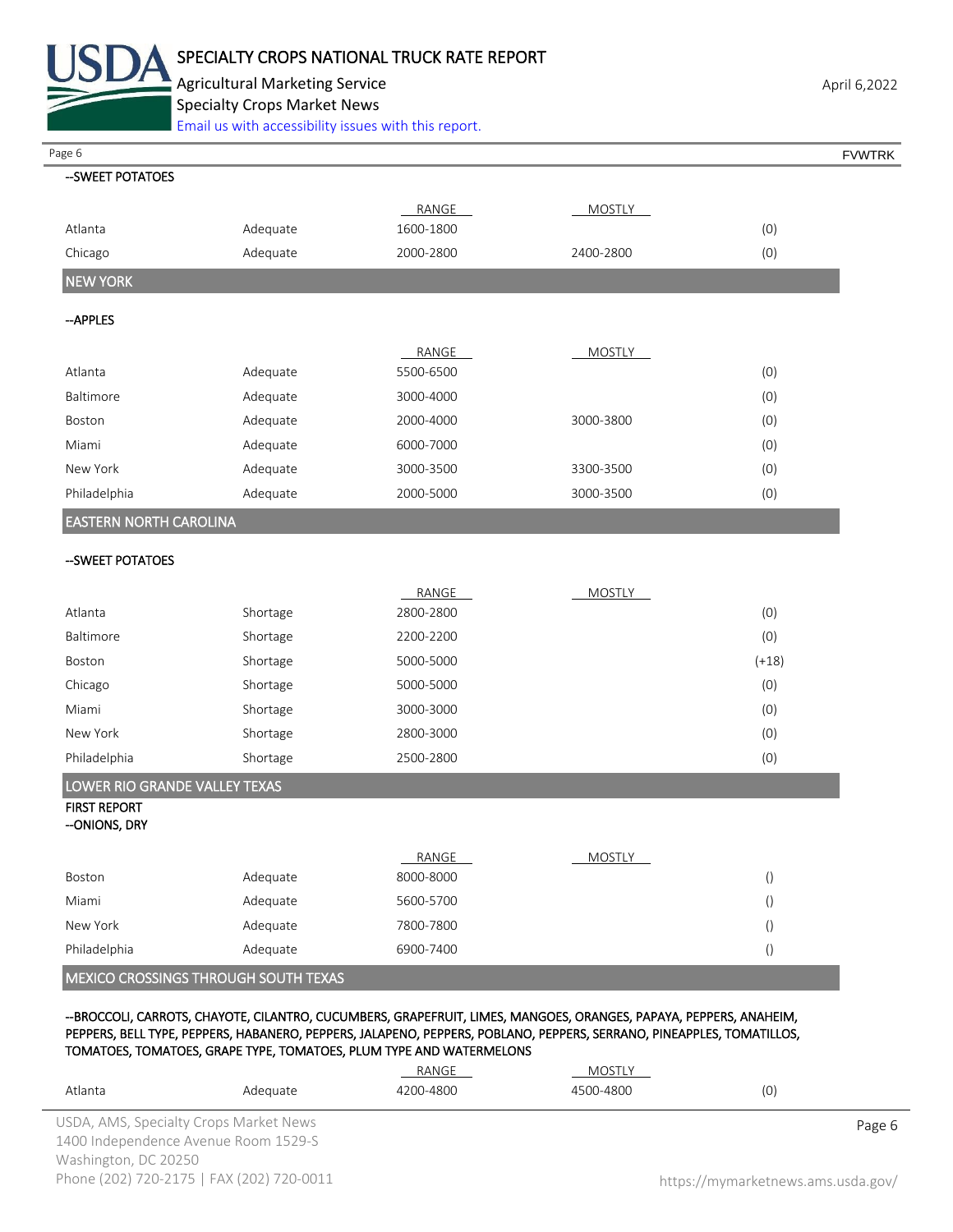

# SPECIALTY CROPS NATIONAL TRUCK RATE REPORT

Agricultural Marketing Service **April 6,2022** April 6,2022 Specialty Crops Market News

[Email us with accessibility issues with this report.](mailto:mars@ams.usda.gov?subject=508%20Inquiry/Report)

| Page 7       |          |           |           |        | <b>FVWTRK</b> |
|--------------|----------|-----------|-----------|--------|---------------|
| Baltimore    | Adequate | 6000-7300 | 6500-7000 | (0)    |               |
| Boston       | Adequate | 7800-8300 | 8000-8200 | (0)    |               |
| Chicago      | Adequate | 4800-5400 | 5000-5200 | $(-1)$ |               |
| Dallas       | Adequate | 2000-2300 | 2000-2200 | (0)    |               |
| Los Angeles  | Adequate | 4000-5000 | 4400-4600 | (0)    |               |
| Miami        | Adequate | 5200-6000 | 5500-6000 | (0)    |               |
| New York     | Adequate | 7500-8000 |           | (-3)   |               |
| Philadelphia | Adequate | 7200-7900 | 7600-7800 | (0)    |               |
| Seattle      | Adequate | 7600-8500 |           | $(-2)$ |               |
|              |          |           |           |        |               |

# COLUMBIA BASIN WASHINGTON

# --ONIONS, DRY AND POTATOES

|             |          | RANGE       | <b>MOSTLY</b> |     |
|-------------|----------|-------------|---------------|-----|
| Atlanta     | Adequate | 8300-9000   |               | (0) |
| Dallas      | Adequate | 6500-7500   |               | (0) |
| Los Angeles | Adequate | 3200-3500   |               | (0) |
| Miami       | Adequate | 9800-11500  |               | (0) |
| New York    | Adequate | 10800-11500 |               | (0) |

YAKIMA VALLEY AND WENATCHEE DISTRICT WASHINGTON

### --APPLES AND PEARS

|          | RANGE      | <b>MOSTLY</b> |        |
|----------|------------|---------------|--------|
| Adequate | 8000-9600  | 8600-9200     | (0)    |
| Adequate | 8500-9800  | 8800-9500     | $(-1)$ |
| Adequate | 9300-10900 | 9700-10200    | (0)    |
| Adequate | 6300-7800  | 6800-7500     | (0)    |
| Adequate | 6000-7500  | 6600-7300     | (0)    |
| Adequate | 2400-3200  | 2700-3100     | (0)    |
| Adequate | 9700-11000 | 10000-10500   | (0)    |
| Adequate | 8900-10500 | 9300-9700     | $(-1)$ |
| Adequate | 8600-10300 | 8800-9500     | (-2)   |
| Adequate | 1000-1400  | 1100-1300     | (0)    |
|          |            |               |        |

# CENTRAL WISCONSIN

#### --ONIONS, DRY AND POTATOES

|           |          | RANGE     | MOSTLY    |     |
|-----------|----------|-----------|-----------|-----|
| Atlanta   | Adequate | 4675-5525 | 5000-5525 | (0) |
| Baltimore | Adequate | 4250-5200 |           | (0) |
| Boston    | Adequate | 5100-6000 |           | (0) |

USDA, AMS, Specialty Crops Market News **Page 7** 1400 Independence Avenue Room 1529-S Washington, DC 20250 Phone (202) 720-2175 | FAX (202) 720-0011 <https://mymarketnews.ams.usda.gov/>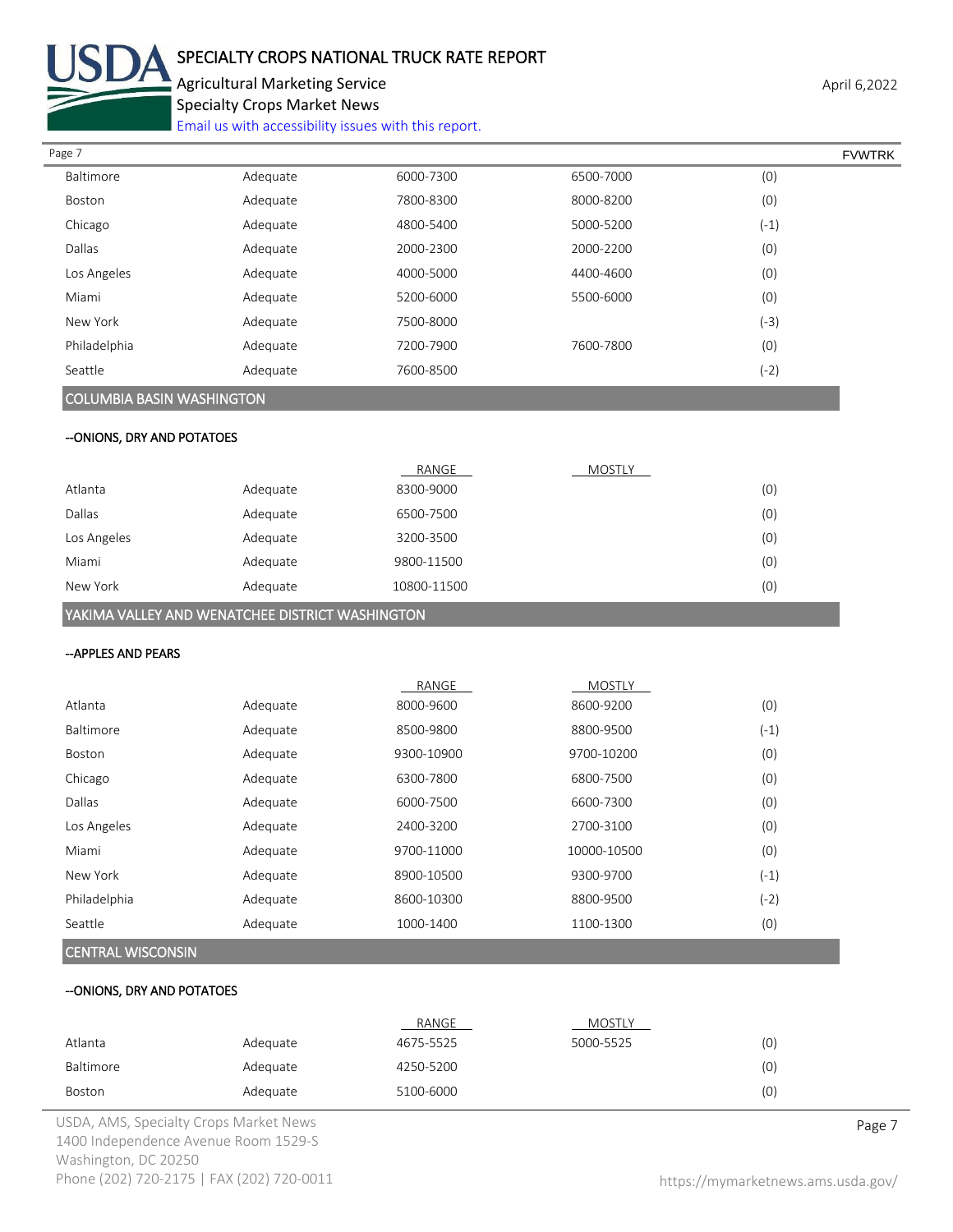

Agricultural Marketing Service **April 6,2022** April 6,2022 Specialty Crops Market News

[Email us with accessibility issues with this report.](mailto:mars@ams.usda.gov?subject=508%20Inquiry/Report)

| April 6 |
|---------|
|---------|

| Page 8       |          |           |           |     | <b>FVWTRK</b> |
|--------------|----------|-----------|-----------|-----|---------------|
| Chicago      | Adequate | 1200-1913 | 1488-1913 | (0) |               |
| Miami        | Adequate | 6000-6800 |           | (0) |               |
| New York     | Adequate | 5100-5950 | 5100-5500 | (0) |               |
| Philadelphia | Adequate | 4250-5200 | 5100-5200 | (0) |               |